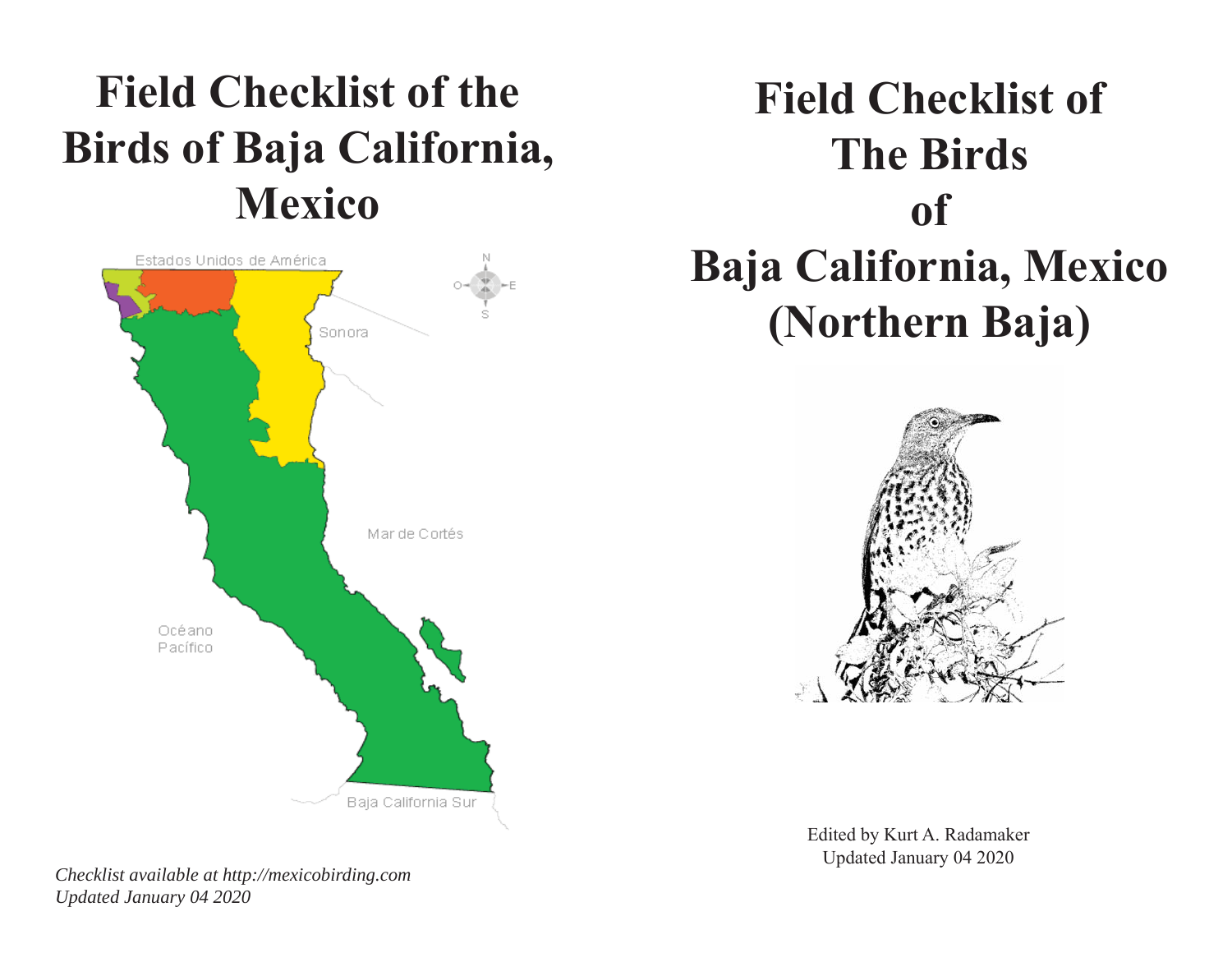|                |                                                          | Remarks <u>and the second second second</u> second second second second second second second second second second second second second second second second second second second second second second second second second second s |
|----------------|----------------------------------------------------------|-------------------------------------------------------------------------------------------------------------------------------------------------------------------------------------------------------------------------------------|
|                |                                                          | Weather Learner and the state of the state of the state of the state of the state of the state of the state of the state of the state of the state of the state of the state of the state of the state of the state of the sta      |
| 3              |                                                          |                                                                                                                                                                                                                                     |
| $\overline{4}$ |                                                          | Weather <u>experience</u>                                                                                                                                                                                                           |
| 5              | Locality<br>Observer $(s)$<br>Date<br>Weather<br>Remarks | Time Total Species                                                                                                                                                                                                                  |

#### **Field Checklist of The Birds of Baja California, Mexico**

This checklist contains 493 species of birds that have been recorded in Baja California, Mexico.

The species list conforms to the American Ornithologists' Society (AOS), checklist order and nomenclature as of the  $60<sup>th</sup>$  supplement published July 2019.

- **\***= Accidental, not to be expected, very few records.
- $#$  = Very rare, generally less than annual, not unexpected
- **(int)** = Introduced
- **(ex)** = Extirpated or Extinct previously bred or presumed to have bred in Baja, but no longer occurs naturally. They may have been re-introduced but remain un-established.

Species or subspecies marked with an asterisk or pound sign  $(*, \#)$ should be documented with photographs and or written details.

Documentation of unusual species should be sent to North American Birds regional editor, Baja Peninsula

### **Richard A. Erickson**

San Diego Natural History Museum P.O. Box 121390 San Diego, CA 92112 reerickson@sdnhm.org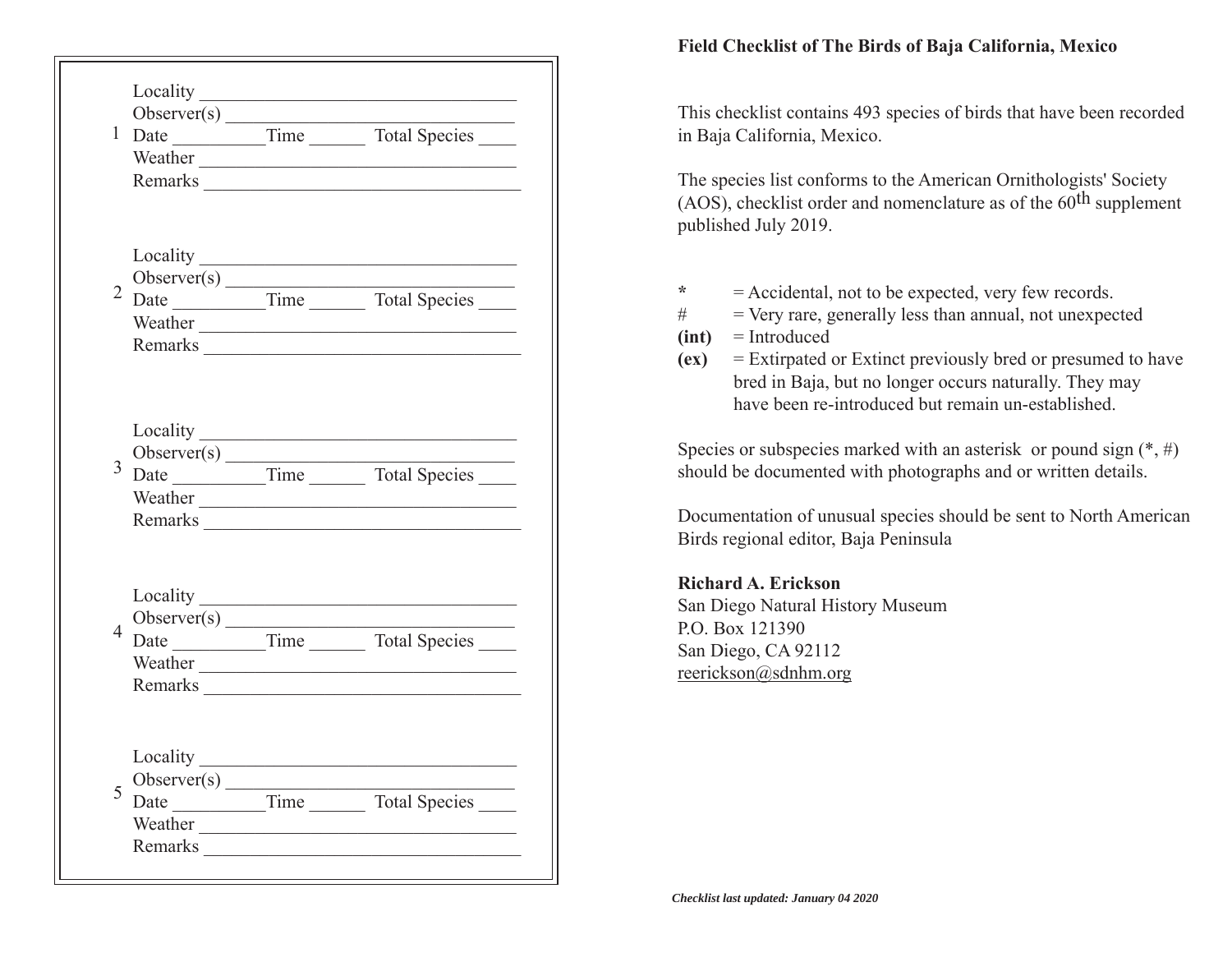## **Notes**

| S |                                          | 1 | $\overline{2}$ | $\overline{3}$ | $\overline{4}$ | 5 | Note |
|---|------------------------------------------|---|----------------|----------------|----------------|---|------|
|   | Anatidae - Swans, Geese, Ducks           |   |                |                |                |   |      |
|   | Fulvous Whistling-Duck #                 |   |                |                |                |   |      |
|   | <b>Snow Goose</b>                        |   |                |                |                |   |      |
|   | Ross's Goose                             |   |                |                |                |   |      |
|   | Greater White-fronted Goose              |   |                |                |                |   |      |
|   | <b>Brant</b>                             |   |                |                |                |   |      |
|   | <b>Cackling Goose</b>                    |   |                |                |                |   |      |
|   | Canada Goose                             |   |                |                |                |   |      |
|   | Tundra Swan *                            |   |                |                |                |   |      |
|   | Wood Duck #                              |   |                |                |                |   |      |
|   | <b>Blue-winged Teal</b>                  |   |                |                |                |   |      |
|   | Cinnamon Teal                            |   |                |                |                |   |      |
|   | Northern Shoveler                        |   |                |                |                |   |      |
|   | Gadwall                                  |   |                |                |                |   |      |
|   | Eurasian Wigeon                          |   |                |                |                |   |      |
|   | American Wigeon                          |   |                |                |                |   |      |
|   | Mallard                                  |   |                |                |                |   |      |
|   | Northern Pintail                         |   |                |                |                |   |      |
|   | Green-winged Teal                        |   |                |                |                |   |      |
|   | Canvasback                               |   |                |                |                |   |      |
|   | Redhead                                  |   |                |                |                |   |      |
|   | Ring-necked Duck                         |   |                |                |                |   |      |
|   | Greater Scaup                            |   |                |                |                |   |      |
|   | Lesser Scaup                             |   |                |                |                |   |      |
|   | Harlequin Duck *                         |   |                |                |                |   |      |
|   | Surf Scoter                              |   |                |                |                |   |      |
|   | White-winged Scoter#                     |   |                |                |                |   |      |
|   | Black Scoter #                           |   |                |                |                |   |      |
|   | Long-tailed Duck #                       |   |                |                |                |   |      |
|   | Bufflehead                               |   |                |                |                |   |      |
|   | Common Goldeneye                         |   |                |                |                |   |      |
|   | Barrow's Goldeneye <sup>*</sup>          |   |                |                |                |   |      |
|   | Hooded Merganser                         |   |                |                |                |   |      |
|   | Common Merganser                         |   |                |                |                |   |      |
|   | Red-breasted Merganser                   |   |                |                |                |   |      |
|   | Ruddy Duck                               |   |                |                |                |   |      |
|   | Odontophoridae - Quail<br>Mountain Quail |   |                |                |                |   |      |
|   | California Quail                         |   |                |                |                |   |      |
|   | Gambel's Quail                           |   |                |                |                |   |      |
|   | <b>Phasianidae - Pheasant</b>            |   |                |                |                |   |      |
|   | Ring-necked Pheasant (int)               |   |                |                |                |   |      |
|   | <b>Podicipedidae - Grebes</b>            |   |                |                |                |   |      |
|   | Pied-billed Grebe                        |   |                |                |                |   |      |
|   |                                          |   |                |                |                |   |      |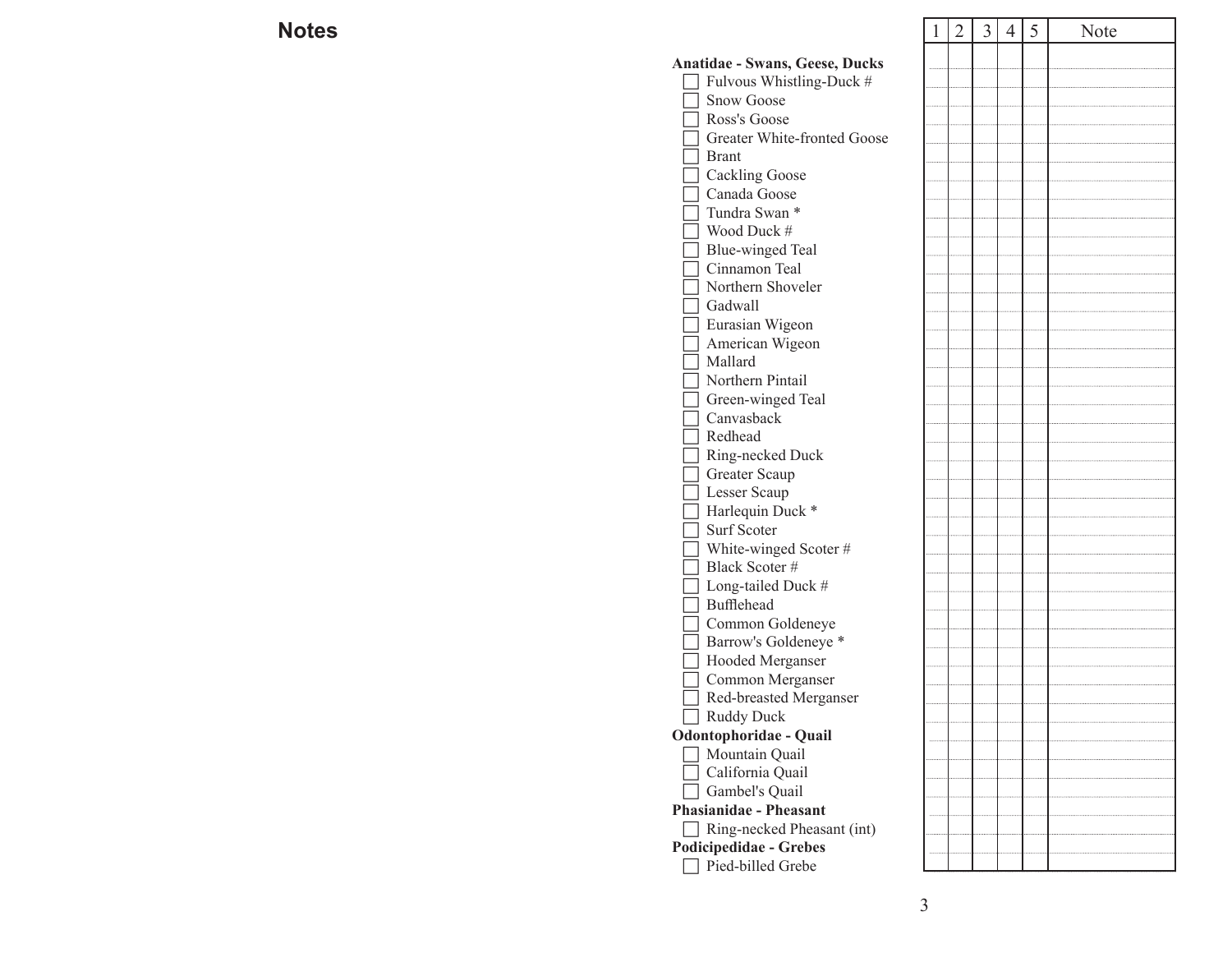|                                         | 1 | $\overline{2}$ | 3 | $\overline{4}$ | 5 | Note |
|-----------------------------------------|---|----------------|---|----------------|---|------|
| Horned Grebe                            |   |                |   |                |   |      |
| Red-necked Grebe *                      |   |                |   |                |   |      |
| <b>Eared Grebe</b>                      |   |                |   |                |   |      |
| Western Grebe                           |   |                |   |                |   |      |
| Clark's Grebe                           |   |                |   |                |   |      |
| <b>Columbidae - Pigeons and Doves</b>   |   |                |   |                |   |      |
| Rock Pigeon (int)                       |   |                |   |                |   |      |
| <b>Band-tailed Pigeon</b>               |   |                |   |                |   |      |
| Eurasian Collared-Dove (int)            |   |                |   |                |   |      |
| Spotted Dove (int)                      |   |                |   |                |   |      |
| T Inca Dove                             |   |                |   |                |   |      |
| Common Ground Dove                      |   |                |   |                |   |      |
| Ruddy Ground Dove                       |   |                |   |                |   |      |
| White-winged Dove                       |   |                |   |                |   |      |
| Mourning Dove                           |   |                |   |                |   |      |
| Cuculidae - Cuckoos, Roadrunners,       |   |                |   |                |   |      |
| and Anis                                |   |                |   |                |   |      |
| □ Greater Roadrunner                    |   |                |   |                |   |      |
| Yellow-billed Cuckoo                    |   |                |   |                |   |      |
| Black-billed Cuckoo                     |   |                |   |                |   |      |
| Caprimulgidae - Nighthawks              |   |                |   |                |   |      |
| and Nightjars                           |   |                |   |                |   |      |
| Lesser Nighthawk                        |   |                |   |                |   |      |
| Common Nighthawk                        |   |                |   |                |   |      |
| Common Poorwill                         |   |                |   |                |   |      |
| <b>Apodidae - Swifts</b>                |   |                |   |                |   |      |
| Black Swift *                           |   |                |   |                |   |      |
| Vaux's Swift                            |   |                |   |                |   |      |
| White-throated Swift                    |   |                |   |                |   |      |
| <b>Trochilidae - Hummingbirds</b>       |   |                |   |                |   |      |
| Ruby-throated Hummingbird               |   |                |   |                |   |      |
| Black-chinned Hummingbird               |   |                |   |                |   |      |
| Anna's Hummingbird                      |   |                |   |                |   |      |
| Costa's Hummingbird                     |   |                |   |                |   |      |
| Rufous Hummingbird                      |   |                |   |                |   |      |
| Allen's Hummingbird                     |   |                |   |                |   |      |
| Calliope Hummingbird                    |   |                |   |                |   |      |
| Broad-billed Hummingbird #              |   |                |   |                |   |      |
| Xantus's Hummingbird                    |   |                |   |                |   |      |
| Rallidae - Rails, Gallinules, and Coots |   |                |   |                |   |      |
| Black Rail #                            |   |                |   |                |   |      |
| Ridgway's Rail                          |   |                |   |                |   |      |
| Virginia Rail                           |   |                |   |                |   |      |
| Sora                                    |   |                |   |                |   |      |

### **Notes**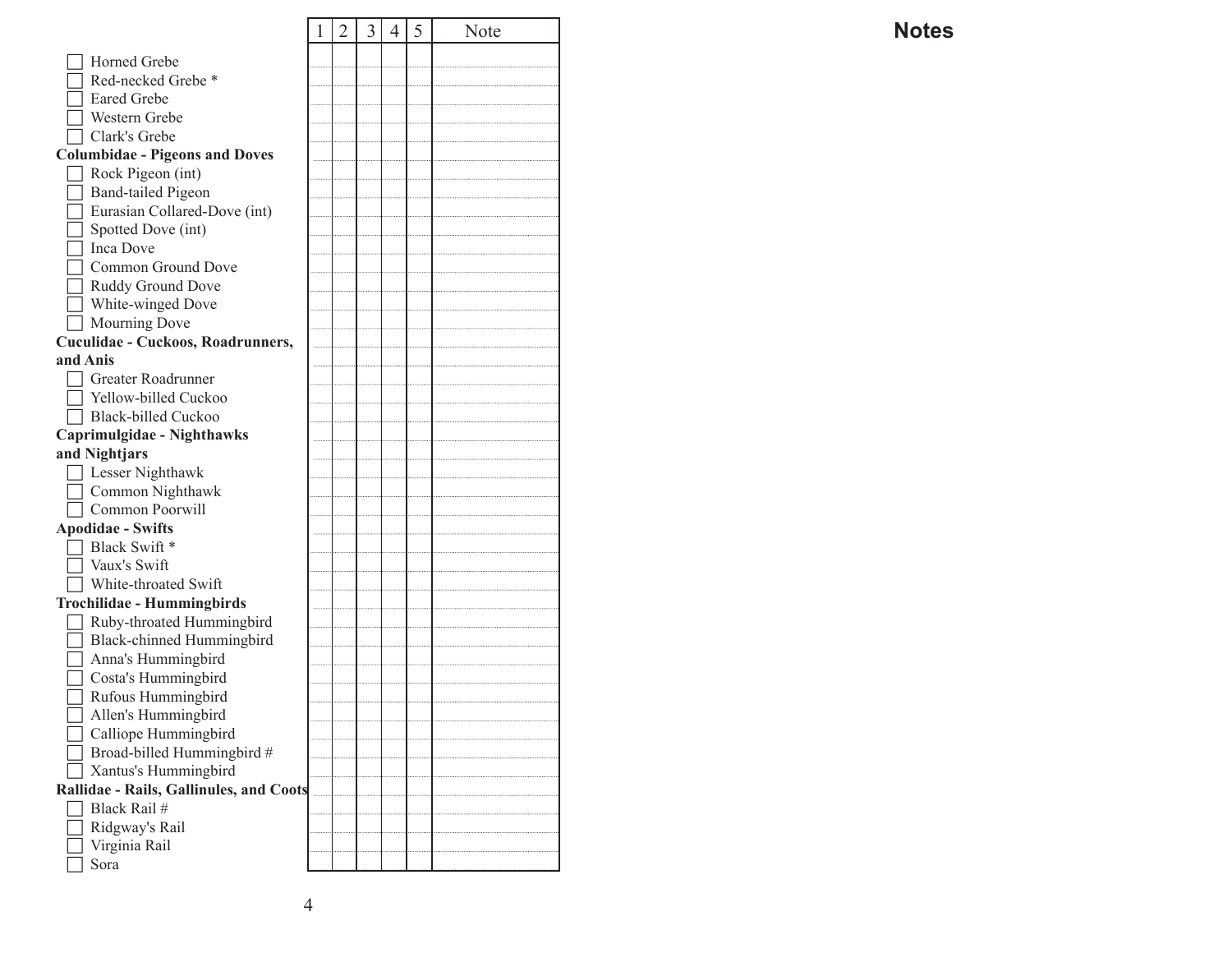|                                  | $\mathbf{1}$ | $\overline{2}$ | $\overline{3}$ | $\overline{4}$ | 5 | Note |
|----------------------------------|--------------|----------------|----------------|----------------|---|------|
|                                  |              |                |                |                |   |      |
| Indigo Bunting<br>Varied Bunting |              |                |                |                |   |      |
| Painted Bunting #                |              |                |                |                |   |      |
| Dickcissel                       |              |                |                |                |   |      |
|                                  |              |                |                |                |   |      |
|                                  |              |                |                |                |   |      |
|                                  |              |                |                |                |   |      |
|                                  |              |                |                |                |   |      |
|                                  |              |                |                |                |   |      |
|                                  |              |                |                |                |   |      |
|                                  |              |                |                |                |   |      |
|                                  |              |                |                |                |   |      |
|                                  |              |                |                |                |   |      |
|                                  |              |                |                |                |   |      |
|                                  |              |                |                |                |   |      |
|                                  |              |                |                |                |   |      |
|                                  |              |                |                |                |   |      |
|                                  |              |                |                |                |   |      |
|                                  |              |                |                |                |   |      |
|                                  |              |                |                |                |   |      |
|                                  |              |                |                |                |   |      |
|                                  |              |                |                |                |   |      |
|                                  |              |                |                |                |   |      |
|                                  |              |                |                |                |   |      |
|                                  |              |                |                |                |   |      |
|                                  |              |                |                |                |   |      |
|                                  |              |                |                |                |   |      |
|                                  |              |                |                |                |   |      |
|                                  |              |                |                |                |   |      |
|                                  |              |                |                |                |   |      |
|                                  |              |                |                |                |   |      |
|                                  |              |                |                |                |   |      |
|                                  |              |                |                |                |   |      |
|                                  |              |                |                |                |   |      |
|                                  |              |                |                |                |   |      |
|                                  |              |                |                |                |   |      |
|                                  |              |                |                |                |   |      |
|                                  |              |                |                |                |   |      |
|                                  |              |                |                |                |   |      |
|                                  |              |                |                |                |   |      |
|                                  |              |                |                |                |   |      |
|                                  |              |                |                |                |   |      |
|                                  |              |                |                |                |   |      |

|                                              | 1 | 2 | 3 | 4 | 5 | Note |
|----------------------------------------------|---|---|---|---|---|------|
| Purple Gallinule *                           |   |   |   |   |   |      |
| Common Gallinule                             |   |   |   |   |   |      |
| American Coot                                |   |   |   |   |   |      |
| <b>Gruidae - Cranes</b>                      |   |   |   |   |   |      |
| Sandhill Crane*                              |   |   |   |   |   |      |
| <b>Recurvirostridae - Stilts and Avocets</b> |   |   |   |   |   |      |
| <b>Black-necked Stilt</b>                    |   |   |   |   |   |      |
| American Avocet                              |   |   |   |   |   |      |
| Haematopodidae - Oystercatchers              |   |   |   |   |   |      |
| American Oystercatcher                       |   |   |   |   |   |      |
| <b>Black Oystercatcher</b>                   |   |   |   |   |   |      |
| <b>Charadriidae - Plovers</b>                |   |   |   |   |   |      |
|                                              |   |   |   |   |   |      |
| Eurasian Dotterel *                          |   |   |   |   |   |      |
| Killdeer                                     |   |   |   |   |   |      |
| Semipalmated Plover                          |   |   |   |   |   |      |
| Wilson's Plover                              |   |   |   |   |   |      |
| Mountain Plover                              |   |   |   |   |   |      |
| <b>Snowy Plover</b>                          |   |   |   |   |   |      |
| <b>Black-bellied Plover</b>                  |   |   |   |   |   |      |
| American Golden-Plover #                     |   |   |   |   |   |      |
| Pacific Golden-Plover #                      |   |   |   |   |   |      |
| Scolopacidae - Sandpipers,                   |   |   |   |   |   |      |
| <b>Phalaropes, and Allies</b>                |   |   |   |   |   |      |
| Whimbrel                                     |   |   |   |   |   |      |
| Long-billed Curlew                           |   |   |   |   |   |      |
| Bar-tailed Godwit*                           |   |   |   |   |   |      |
| Hudsonian Godwit*                            |   |   |   |   |   |      |
| Marbled Godwit                               |   |   |   |   |   |      |
| Ruddy Turnstone                              |   |   |   |   |   |      |
| <b>Black Turnstone</b>                       |   |   |   |   |   |      |
| Red Knot<br>Surfbird                         |   |   |   |   |   |      |
|                                              |   |   |   |   |   |      |
| Ruff#                                        |   |   |   |   |   |      |
| Sharp-tailed Sandpiper                       |   |   |   |   |   |      |
| Stilt Sandpiper<br>Sanderling                |   |   |   |   |   |      |
|                                              |   |   |   |   |   |      |
| Dunlin                                       |   |   |   |   |   |      |
| Baird's Sandpiper                            |   |   |   |   |   |      |
| Little Stint *                               |   |   |   |   |   |      |
| Least Sandpiper                              |   |   |   |   |   |      |
| Buff-breasted Sandpiper *                    |   |   |   |   |   |      |
| Pectoral Sandpiper                           |   |   |   |   |   |      |
| Semipalmated Sandpiper                       |   |   |   |   |   |      |
| Western Sandpiper                            |   |   |   |   |   |      |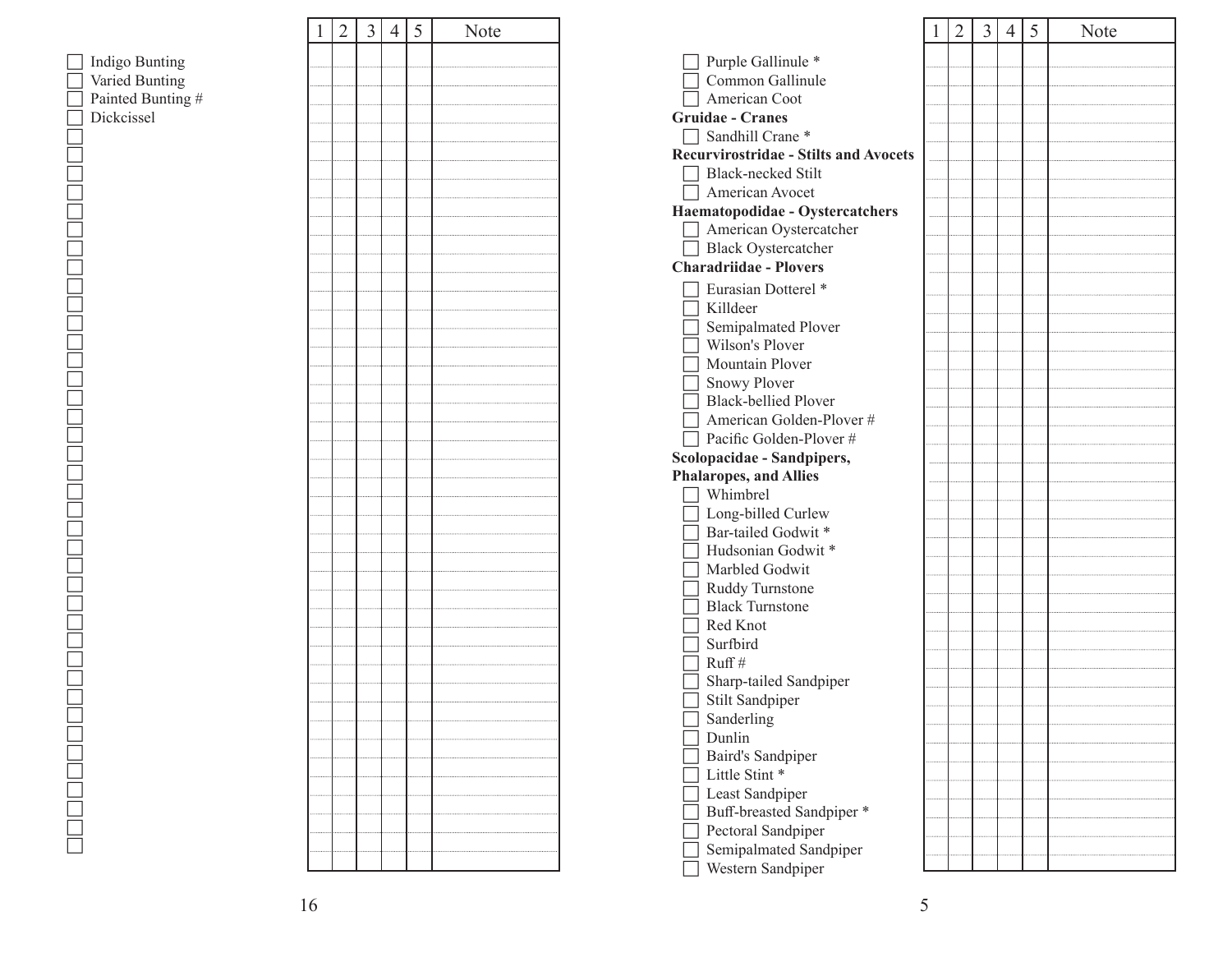|                                         | 1 | $\overline{2}$ | 3 | $\overline{4}$ | 5 | Note |
|-----------------------------------------|---|----------------|---|----------------|---|------|
| Short-billed Dowitcher                  |   |                |   |                |   |      |
|                                         |   |                |   |                |   |      |
| Long-billed Dowitcher<br>Wilson's Snipe |   |                |   |                |   |      |
|                                         |   |                |   |                |   |      |
| Spotted Sandpiper                       |   |                |   |                |   |      |
| Solitary Sandpiper                      |   |                |   |                |   |      |
| Wandering Tattler                       |   |                |   |                |   |      |
| Lesser Yellowlegs                       |   |                |   |                |   |      |
| Willet                                  |   |                |   |                |   |      |
| <b>Greater Yellowlegs</b>               |   |                |   |                |   |      |
| Marsh Sandpiper                         |   |                |   |                |   |      |
| Wilson's Phalarope                      |   |                |   |                |   |      |
| Red-necked Phalarope                    |   |                |   |                |   |      |
| Red Phalarope                           |   |                |   |                |   |      |
| <b>Stercorariidae - Jaegers</b>         |   |                |   |                |   |      |
| South Polar Skua                        |   |                |   |                |   |      |
| Pomarine Jaeger                         |   |                |   |                |   |      |
| Parasitic Jaeger                        |   |                |   |                |   |      |
| Long-tailed Jaeger                      |   |                |   |                |   |      |
| <b>Alcidae - Murres and Auklets</b>     |   |                |   |                |   |      |
| Common Murre #                          |   |                |   |                |   |      |
| Pigeon Guillemot #                      |   |                |   |                |   |      |
| Marbled Murrelet *                      |   |                |   |                |   |      |
| Scripps's Murrelet                      |   |                |   |                |   |      |
| Guadalupe Murrelet                      |   |                |   |                |   |      |
| Craveri's Murrelet                      |   |                |   |                |   |      |
| Ancient Murrelet *                      |   |                |   |                |   |      |
| Cassin's Auklet                         |   |                |   |                |   |      |
| Parakeet Auklet*                        |   |                |   |                |   |      |
| Crested Auklet*                         |   |                |   |                |   |      |
| Rhinoceros Auklet                       |   |                |   |                |   |      |
| Laridae - Gulls, Terns, and Skimmers    |   |                |   |                |   |      |
| Black-legged Kittiwake #                |   |                |   |                |   |      |
| Sabine's Gull                           |   |                |   |                |   |      |
| Bonaparte's Gull                        |   |                |   |                |   |      |
| Laughing Gull                           |   |                |   |                |   |      |
| Franklin's Gull                         |   |                |   |                |   |      |
| Heermann's Gull                         |   |                |   |                |   |      |
| Mew Gull                                |   |                |   |                |   |      |
| Ring-billed Gull                        |   |                |   |                |   |      |
| Western Gull                            |   |                |   |                |   |      |
| Yellow-footed Gull                      |   |                |   |                |   |      |
| California Gull                         |   |                |   |                |   |      |
| Herring Gull                            |   |                |   |                |   |      |
| <b>Iceland Gull</b>                     |   |                |   |                |   |      |
|                                         |   |                |   |                |   |      |

|                                               | 1 | $\overline{2}$ | $\overline{3}$ | $\overline{4}$ | 5 | Note |
|-----------------------------------------------|---|----------------|----------------|----------------|---|------|
|                                               |   |                |                |                |   |      |
| Virginia's Warbler #<br>Connecticut Warbler * |   |                |                |                |   |      |
| MacGillivray's Warbler                        |   |                |                |                |   |      |
| Mourning Warbler *                            |   |                |                |                |   |      |
|                                               |   |                |                |                |   |      |
| Kentucky Warbler *                            |   |                |                |                |   |      |
| Belding's Yellowthroat<br>Common Yellowthroat |   |                |                |                |   |      |
| Hooded Warbler #                              |   |                |                |                |   |      |
| <b>American Redstart</b>                      |   |                |                |                |   |      |
|                                               |   |                |                |                |   |      |
| Cape May Warbler #<br>Cerulean Warbler *      |   |                |                |                |   |      |
|                                               |   |                |                |                |   |      |
| Northern Parula                               |   |                |                |                |   |      |
| Magnolia Warbler                              |   |                |                |                |   |      |
| Bay-breasted Warbler                          |   |                |                |                |   |      |
| Blackburnian Warbler                          |   |                |                |                |   |      |
| Yellow Warbler                                |   |                |                |                |   |      |
| Chestnut-sided Warbler                        |   |                |                |                |   |      |
| Blackpoll Warbler                             |   |                |                |                |   |      |
| <b>Black-throated Blue Warbler</b>            |   |                |                |                |   |      |
| Palm Warbler                                  |   |                |                |                |   |      |
| Pine Warbler *                                |   |                |                |                |   |      |
| Yellow-rumped Warbler                         |   |                |                |                |   |      |
| Yellow-throated Warbler #                     |   |                |                |                |   |      |
| Prairie Warbler #                             |   |                |                |                |   |      |
| Grace's Warbler *                             |   |                |                |                |   |      |
| Black-throated Gray Warbler                   |   |                |                |                |   |      |
| Townsend's Warbler                            |   |                |                |                |   |      |
| Hermit Warbler                                |   |                |                |                |   |      |
| Black-throated Green Warbler #                |   |                |                |                |   |      |
| Fan-tailed Warbler *                          |   |                |                |                |   |      |
| Canada Warbler #                              |   |                |                |                |   |      |
| Wilson's Warbler                              |   |                |                |                |   |      |
| Painted Redstart #                            |   |                |                |                |   |      |
| Cardinalidae - Cardinals, Grosbeaks,          |   |                |                |                |   |      |
| <b>Piranga Tanagers and allies</b>            |   |                |                |                |   |      |
| Hepatic Tanager #                             |   |                |                |                |   |      |
| Summer Tanager                                |   |                |                |                |   |      |
| Scarlet Tanager#                              |   |                |                |                |   |      |
| Western Tanager                               |   |                |                |                |   |      |
| Northern Cardinal                             |   |                |                |                |   |      |
| Rose-breasted Grosbeak                        |   |                |                |                |   |      |
| <b>Black-headed Grosbeak</b>                  |   |                |                |                |   |      |
| <b>Blue Grosbeak</b>                          |   |                |                |                |   |      |
| Lazuli Bunting                                |   |                |                |                |   |      |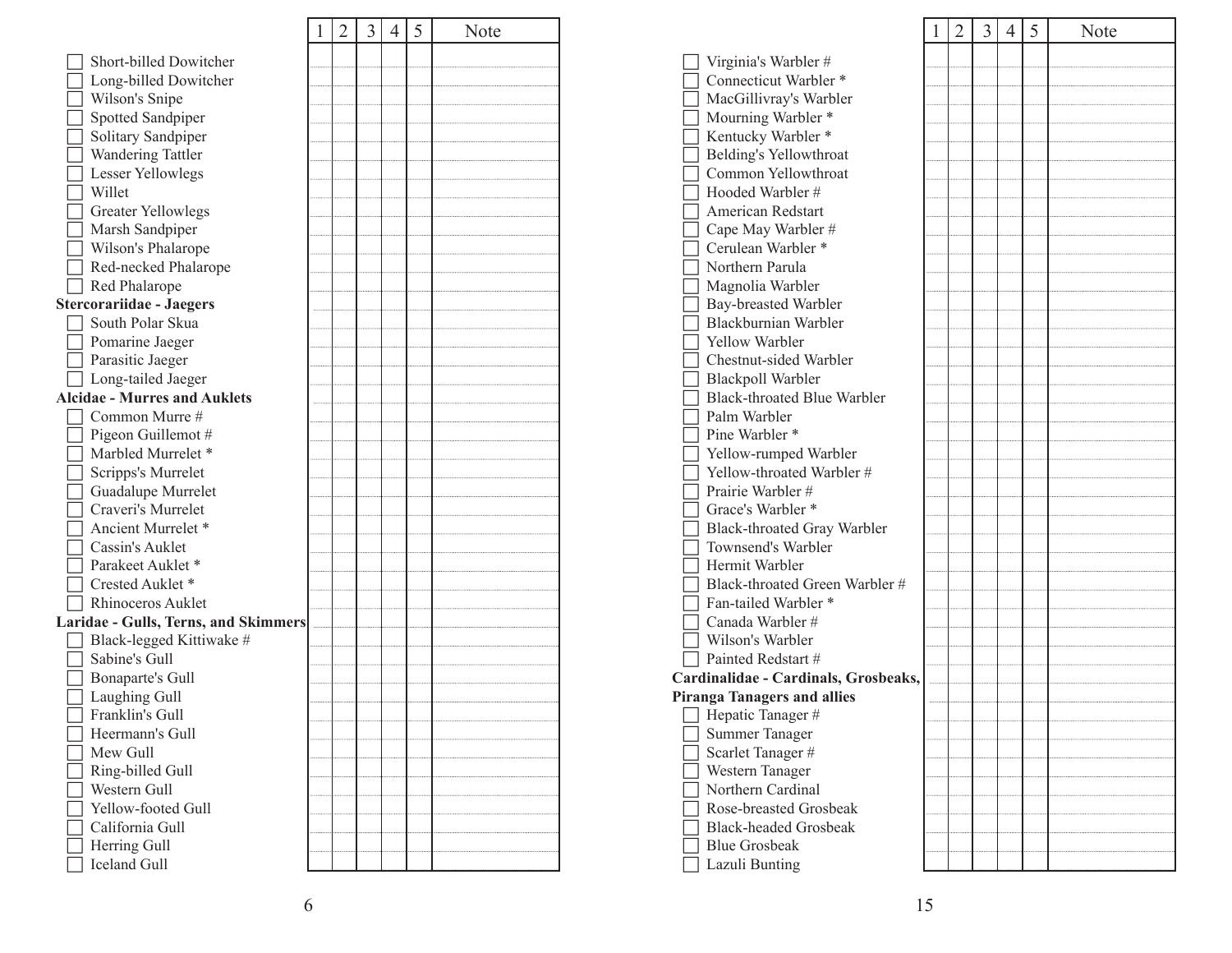|                                               | 1 | $\overline{2}$ | $\overline{3}$ | $\overline{4}$ | 5 |
|-----------------------------------------------|---|----------------|----------------|----------------|---|
| Nelson's Sparrow *                            |   |                |                |                |   |
| Savannah Sparrow                              |   |                |                |                |   |
| Song Sparrow                                  |   |                |                |                |   |
| Lincoln's Sparrow                             |   |                |                |                |   |
| Swamp Sparrow                                 |   |                |                |                |   |
| <b>Abert's Towhee</b>                         |   |                |                |                |   |
| California Towhee                             |   |                |                |                |   |
|                                               |   |                |                |                |   |
| Rufous-crowned Sparrow<br>Green-tailed Towhee |   |                |                |                |   |
|                                               |   |                |                |                |   |
| Spotted Towhee                                |   |                |                |                |   |
|                                               |   |                |                |                |   |
| <b>Icteriidae - Chats</b>                     |   |                |                |                |   |
| □ Yellow-breasted Chat                        |   |                |                |                |   |
| <b>Icteridae - Blackbirds and allies</b>      |   |                |                |                |   |
| Yellow-headed Blackbird                       |   |                |                |                |   |
| <b>Bobolink</b>                               |   |                |                |                |   |
| Eastern Meadowlark *                          |   |                |                |                |   |
| Western Meadowlark                            |   |                |                |                |   |
| Orchard Oriole                                |   |                |                |                |   |
| Hooded Oriole                                 |   |                |                |                |   |
| Bullock's Oriole                              |   |                |                |                |   |
| Baltimore Oriole                              |   |                |                |                |   |
| Scott's Oriole                                |   |                |                |                |   |
| Red-winged Blackbird                          |   |                |                |                |   |
| Tricolored Blackbird                          |   |                |                |                |   |
| <b>Bronzed Cowbird</b>                        |   |                |                |                |   |
| Brown-headed Cowbird                          |   |                |                |                |   |
| Rusty Blackbird *                             |   |                |                |                |   |
| Brewer's Blackbird                            |   |                |                |                |   |
| Common Grackle *                              |   |                |                |                |   |
| Great-tailed Grackle                          |   |                |                |                |   |
| <b>Parulidae - Wood Warblers</b>              |   |                |                |                |   |
| Ovenbird                                      |   |                |                |                |   |
| Worm-eating Warbler *                         |   |                |                |                |   |
| Louisiana Waterthrush *                       |   |                |                |                |   |
| Northern Waterthrush                          |   |                |                |                |   |
| Golden-winged Warbler *                       |   |                |                |                |   |
| Blue-winged Warbler *                         |   |                |                |                |   |
| Black-and-white Warbler                       |   |                |                |                |   |
| Prothonotary Warbler #                        |   |                |                |                |   |
| Tennessee Warbler                             |   |                |                |                |   |
| Orange-crowned Warbler                        |   |                |                |                |   |
| Lucy's Warbler                                |   |                |                |                |   |
| Nashville Warbler                             |   |                |                |                |   |

| 4 5 | Note |      |
|-----|------|------|
|     |      |      |
|     |      |      |
|     |      |      |
|     |      |      |
|     |      |      |
|     |      |      |
|     |      |      |
|     |      |      |
|     |      |      |
|     |      |      |
|     |      |      |
|     |      |      |
|     |      | Pha  |
|     |      |      |
|     |      | Gay  |
|     |      |      |
|     |      |      |
|     |      |      |
|     |      |      |
|     |      | Dio: |
|     |      |      |
|     |      |      |
|     |      | Oce  |
|     |      | Hyd  |
|     |      |      |
|     |      |      |
|     |      |      |
|     |      |      |
|     |      |      |
|     |      |      |
|     |      |      |
|     |      | Pro  |
|     |      |      |
|     |      |      |
|     |      |      |

|                                             | 1 | 2 | 3 | 4 | 5 | Note |
|---------------------------------------------|---|---|---|---|---|------|
|                                             |   |   |   |   |   |      |
| Lesser Black-backed Gull #                  |   |   |   |   |   |      |
| Glaucous-winged Gull<br>Glaucous Gull #     |   |   |   |   |   |      |
|                                             |   |   |   |   |   |      |
| Sooty Tern<br>Least Tern                    |   |   |   |   |   |      |
| Gull-billed Tern                            |   |   |   |   |   |      |
| Caspian Tern                                |   |   |   |   |   |      |
| <b>Black Tern</b>                           |   |   |   |   |   |      |
| Common Tern                                 |   |   |   |   |   |      |
| Arctic Tern                                 |   |   |   |   |   |      |
| Forster's Tern                              |   |   |   |   |   |      |
| Royal Tern                                  |   |   |   |   |   |      |
| Sandwich Tern <sup>*</sup>                  |   |   |   |   |   |      |
| Elegant Tern                                |   |   |   |   |   |      |
| <b>Black Skimmer</b>                        |   |   |   |   |   |      |
| <b>Phaethontidae - Tropicbirds</b>          |   |   |   |   |   |      |
| Red-billed Tropicbird                       |   |   |   |   |   |      |
| Red-tailed Tropicbird                       |   |   |   |   |   |      |
| <b>Gaviidae - Loons</b>                     |   |   |   |   |   |      |
| Red-throated Loon                           |   |   |   |   |   |      |
| Arctic Loon <sup>*</sup>                    |   |   |   |   |   |      |
| Pacific Loon                                |   |   |   |   |   |      |
| Common Loon                                 |   |   |   |   |   |      |
| Yellow-billed Loon <sup>*</sup>             |   |   |   |   |   |      |
| <b>Diomedeidae - Albatrosses</b>            |   |   |   |   |   |      |
| Laysan Albatross                            |   |   |   |   |   |      |
| <b>Black-footed Albatross</b>               |   |   |   |   |   |      |
| Short-tailed Albatross *                    |   |   |   |   |   |      |
| <b>Oceanitidae - Southern Storm-Petrels</b> |   |   |   |   |   |      |
| Wilson's Storm-Petrel                       |   |   |   |   |   |      |
| <b>Hydrobatidae - Storm-Petrels</b>         |   |   |   |   |   |      |
| Fork-tailed Storm-Petrel *                  |   |   |   |   |   |      |
| Leach's Storm-Petrel                        |   |   |   |   |   |      |
| Townsend's Storm-Petrel                     |   |   |   |   |   |      |
| Ainley's Storm-Petrel                       |   |   |   |   |   |      |
| Ashy Storm-Petrel                           |   |   |   |   |   |      |
| Wedge-rumped Storm-Petrel                   |   |   |   |   |   |      |
| <b>Black Storm-Petrel</b>                   |   |   |   |   |   |      |
| Guadalupe Storm-Petrel (ex)                 |   |   |   |   |   |      |
| Least Storm-Petrel                          |   |   |   |   |   |      |
| <b>Procellariidae - Shearwaters</b>         |   |   |   |   |   |      |
| Northern Fulmar                             |   |   |   |   |   |      |
| Cook's Petrel                               |   |   |   |   |   |      |
| Cory's Shearwater *                         |   |   |   |   |   |      |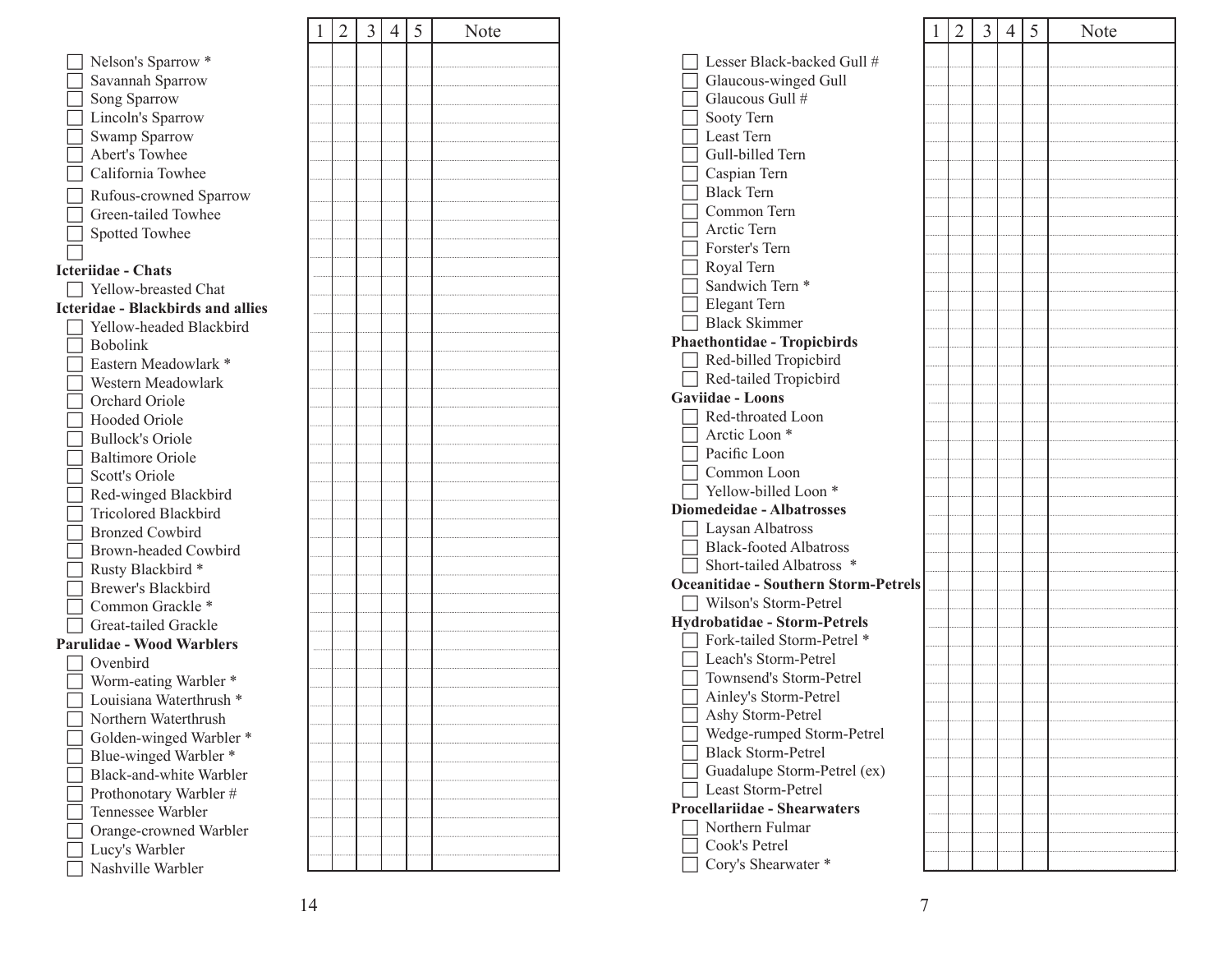|                                       | 1 | 2 | 3 | 4 | 5 | Note |
|---------------------------------------|---|---|---|---|---|------|
| Buller's Shearwater #                 |   |   |   |   |   |      |
| Short-tailed Shearwater #             |   |   |   |   |   |      |
| Sooty Shearwater                      |   |   |   |   |   |      |
| Pink-footed Shearwater                |   |   |   |   |   |      |
| Flesh-footed Shearwater #             |   |   |   |   |   |      |
| Manx Shearwater *                     |   |   |   |   |   |      |
| <b>Black-vented Shearwater</b>        |   |   |   |   |   |      |
| <b>Ciconiidae - Storks</b>            |   |   |   |   |   |      |
| Wood Stork #                          |   |   |   |   |   |      |
| Fregatidae - Frigatebirds             |   |   |   |   |   |      |
| Magnificent Frigatebird               |   |   |   |   |   |      |
| <b>Sulidae - Boobies</b>              |   |   |   |   |   |      |
| Masked Booby                          |   |   |   |   |   |      |
| Nazca Booby                           |   |   |   |   |   |      |
| Blue-footed Booby                     |   |   |   |   |   |      |
| <b>Brown Booby</b>                    |   |   |   |   |   |      |
| Red-footed Booby                      |   |   |   |   |   |      |
| <b>Phalacrocoracidae - Cormorants</b> |   |   |   |   |   |      |
| Brandt's Cormorant                    |   |   |   |   |   |      |
| Neotropic Cormorant                   |   |   |   |   |   |      |
| Double-crested Cormorant              |   |   |   |   |   |      |
| Pelagic Cormorant                     |   |   |   |   |   |      |
| <b>Pelecanidae - Pelicans</b>         |   |   |   |   |   |      |
| American White Pelican                |   |   |   |   |   |      |
| Brown Pelican                         |   |   |   |   |   |      |
| Ardeidae - Bitterns, Herons,          |   |   |   |   |   |      |
| and Egrets                            |   |   |   |   |   |      |
| American Bittern #                    |   |   |   |   |   |      |
| Least Bittern                         |   |   |   |   |   |      |
| <b>Great Blue Heron</b>               |   |   |   |   |   |      |
| Great Egret                           |   |   |   |   |   |      |
| Snowy Egret                           |   |   |   |   |   |      |
| Little Blue Heron                     |   |   |   |   |   |      |
| Tricolored Heron                      |   |   |   |   |   |      |
| Reddish Egret                         |   |   |   |   |   |      |
| Cattle Egret                          |   |   |   |   |   |      |
| Green Heron                           |   |   |   |   |   |      |
| Black-crowned Night-Heron             |   |   |   |   |   |      |
| Yellow-crowned Night-Heron            |   |   |   |   |   |      |
| <b>Threskiornithidae - Ibises</b>     |   |   |   |   |   |      |
| and Spoonbills                        |   |   |   |   |   |      |
| White Ibis                            |   |   |   |   |   |      |
| White-faced Ibis                      |   |   |   |   |   |      |
| Roseate Spoonbill *                   |   |   |   |   |   |      |

|                                                      | 1 | 2 | 3 | 4 | 5 | Note |
|------------------------------------------------------|---|---|---|---|---|------|
| <b>Estrildidae - Waxbills</b>                        |   |   |   |   |   |      |
| Scaly-breasted Munia (int)                           |   |   |   |   |   |      |
| Passeridae - Old World Sparrows                      |   |   |   |   |   |      |
| House Sparrow (int)                                  |   |   |   |   |   |      |
| <b>Motacillidae - Wagtails and Pipits</b>            |   |   |   |   |   |      |
| Eastern Yellow Wagtail *                             |   |   |   |   |   |      |
| Olive-backed Pipit *                                 |   |   |   |   |   |      |
| Red-throated Pipit#                                  |   |   |   |   |   |      |
| American Pipit                                       |   |   |   |   |   |      |
| Sprague's Pipit *                                    |   |   |   |   |   |      |
| <b>Fringillidae - Finches and Goldfinches</b>        |   |   |   |   |   |      |
| House Finch                                          |   |   |   |   |   |      |
| Purple Finch#                                        |   |   |   |   |   |      |
| Cassin's Finch                                       |   |   |   |   |   |      |
| Red Crossbill                                        |   |   |   |   |   |      |
| Pine Siskin                                          |   |   |   |   |   |      |
| Lesser Goldfinch                                     |   |   |   |   |   |      |
| Lawrence's Goldfinch                                 |   |   |   |   |   |      |
| American Goldfinch                                   |   |   |   |   |   |      |
| Calcariidae -Longspurs                               |   |   |   |   |   |      |
| and Snow Buntings                                    |   |   |   |   |   |      |
| Lapland Longspur #                                   |   |   |   |   |   |      |
| Chestnut-collared Longspur #                         |   |   |   |   |   |      |
| McCown's Longspur *                                  |   |   |   |   |   |      |
| Passerellidae - New World Sparrows                   |   |   |   |   |   |      |
| Cassin's Sparrow *                                   |   |   |   |   |   |      |
|                                                      |   |   |   |   |   |      |
| Grasshopper Sparrow<br><b>Black-throated Sparrow</b> |   |   |   |   |   |      |
|                                                      |   |   |   |   |   |      |
| Lark Sparrow                                         |   |   |   |   |   |      |
| Lark Bunting                                         |   |   |   |   |   |      |
| Chipping Sparrow<br>Clay-colored Sparrow             |   |   |   |   |   |      |
| <b>Black-chinned Sparrow</b>                         |   |   |   |   |   |      |
| <b>Brewer's Sparrow</b>                              |   |   |   |   |   |      |
|                                                      |   |   |   |   |   |      |
| Fox Sparrow                                          |   |   |   |   |   |      |
| Guadalupe Junco                                      |   |   |   |   |   |      |
| Dark-eyed Junco                                      |   |   |   |   |   |      |
| White-crowned Sparrow                                |   |   |   |   |   |      |
| Golden-crowned Sparrow                               |   |   |   |   |   |      |
| Harris's Sparrow *                                   |   |   |   |   |   |      |
| White-throated Sparrow                               |   |   |   |   |   |      |
| Sagebrush Sparrow                                    |   |   |   |   |   |      |
| <b>Bell's Sparrow</b>                                |   |   |   |   |   |      |
| Vesper Sparrow                                       |   |   |   |   |   |      |

. . . . . . . . . . . . . . . . . .

. . . . . . . . . . . .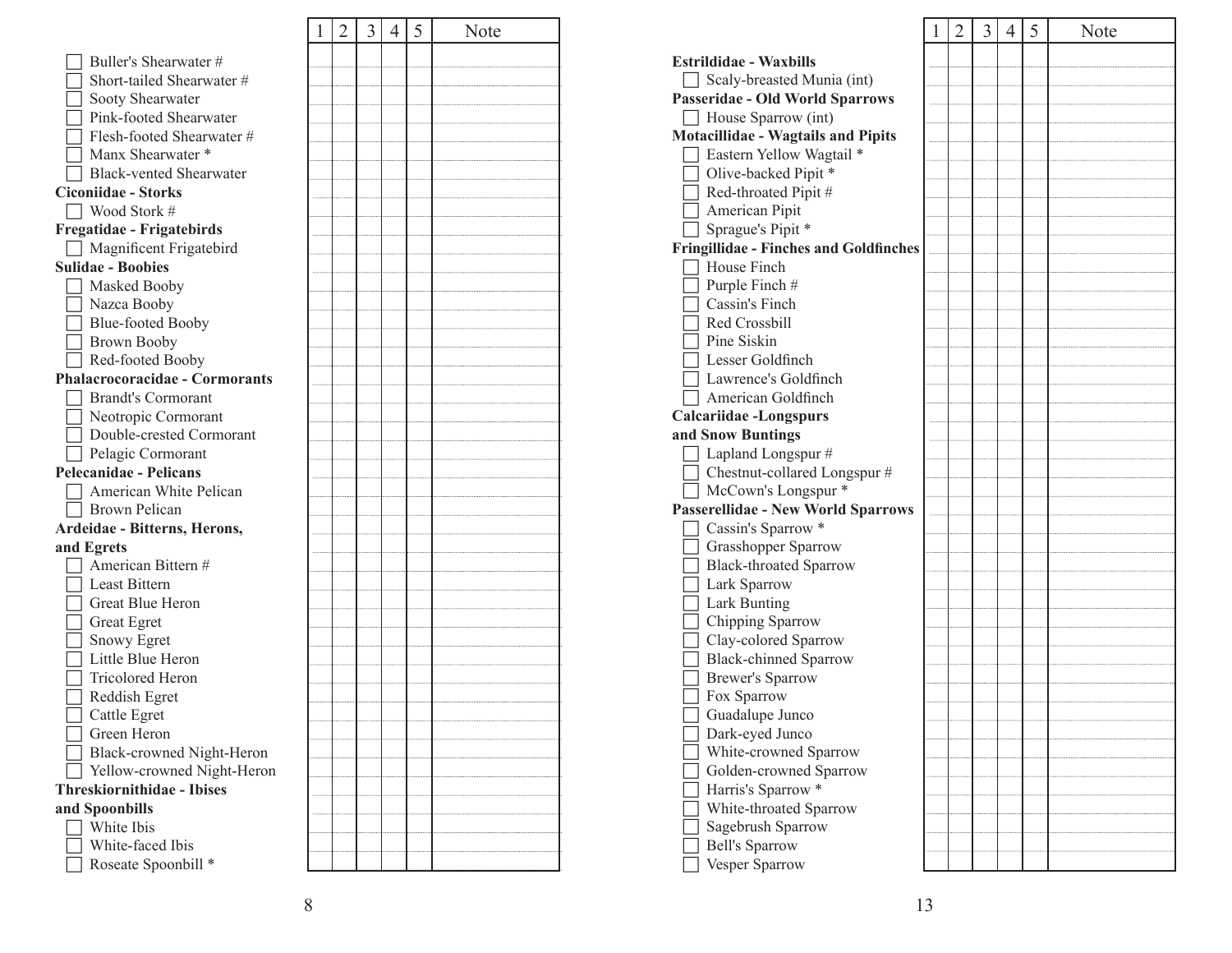|                                                | 1 | 2 | 3 | 4 | 5 | Note |
|------------------------------------------------|---|---|---|---|---|------|
| Marsh Wren                                     |   |   |   |   |   |      |
| Bewick's Wren                                  |   |   |   |   |   |      |
| Cactus Wren                                    |   |   |   |   |   |      |
| <b>Polioptilidae - Gnatcatchers</b>            |   |   |   |   |   |      |
| Blue-gray Gnatcatcher                          |   |   |   |   |   |      |
| California Gnatcatcher                         |   |   |   |   |   |      |
| <b>Black-tailed Gnatcatcher</b>                |   |   |   |   |   |      |
| <b>Regulidae - Kinglets</b>                    |   |   |   |   |   |      |
| Golden-crowned Kinglet                         |   |   |   |   |   |      |
| Ruby-crowned Kinglet                           |   |   |   |   |   |      |
| <b>Phylloscopidae - Leaf Warblers</b>          |   |   |   |   |   |      |
| Dusky Warbler *                                |   |   |   |   |   |      |
| Arctic/Kamchatka Leaf Warbler *                |   |   |   |   |   |      |
|                                                |   |   |   |   |   |      |
| <b>Sylviidae - Sylviid Warblers</b><br>Wrentit |   |   |   |   |   |      |
|                                                |   |   |   |   |   |      |
| <b>Muscicapidae - Old World Flycatchers</b>    |   |   |   |   |   |      |
| Northern Wheatear                              |   |   |   |   |   |      |
| <b>Turdidae - Thrushes</b>                     |   |   |   |   |   |      |
| Western Bluebird                               |   |   |   |   |   |      |
| Mountain Bluebird                              |   |   |   |   |   |      |
| Townsend's Solitaire                           |   |   |   |   |   |      |
| Gray-cheeked Thrush *                          |   |   |   |   |   |      |
| Swainson's Thrush                              |   |   |   |   |   |      |
| Hermit Thrush                                  |   |   |   |   |   |      |
| American Robin                                 |   |   |   |   |   |      |
| Varied Thrush #                                |   |   |   |   |   |      |
| Mimidae - Catbirds, Mockingbirds,              |   |   |   |   |   |      |
| and Thrashers                                  |   |   |   |   |   |      |
| Gray Catbird                                   |   |   |   |   |   |      |
| <b>Brown Thrasher</b>                          |   |   |   |   |   |      |
| Bendire's Thrasher                             |   |   |   |   |   |      |
| Gray Thrasher                                  |   |   |   |   |   |      |
| California Thrasher                            |   |   |   |   |   |      |
| LeConte's Thrasher                             |   |   |   |   |   |      |
| Crissal Thrasher                               |   |   |   |   |   |      |
| Sage Thrasher                                  |   |   |   |   |   |      |
| Northern Mockingbird                           |   |   |   |   |   |      |
| <b>Sturnidae - Starlings</b>                   |   |   |   |   |   |      |
| European Starling (int)                        |   |   |   |   |   |      |
| <b>Bombycillidae - Waxwings</b>                |   |   |   |   |   |      |
| Cedar Waxwing                                  |   |   |   |   |   |      |
| Ptiliogonatidae - Silky-flycatchers            |   |   |   |   |   |      |
| Phainopepla                                    |   |   |   |   |   |      |
|                                                |   |   |   |   |   |      |

|                                                | $\mathbf 1$ | $\overline{2}$ | 3 | $\overline{4}$ | 5 | Note |
|------------------------------------------------|-------------|----------------|---|----------------|---|------|
| <b>Cathartidae - New World Vultures</b>        |             |                |   |                |   |      |
| Turkey Vulture                                 |             |                |   |                |   |      |
| California Condor                              |             |                |   |                |   |      |
| <b>Pandionidae - Osprey</b>                    |             |                |   |                |   |      |
| $\Box$ Osprey                                  |             |                |   |                |   |      |
| <b>Accipitridae - Kites, Eagles, and Hawks</b> |             |                |   |                |   |      |
| White-tailed Kite                              |             |                |   |                |   |      |
| Golden Eagle                                   |             |                |   |                |   |      |
| Northern Harrier                               |             |                |   |                |   |      |
| Sharp-shinned Hawk                             |             |                |   |                |   |      |
| Cooper's Hawk                                  |             |                |   |                |   |      |
| <b>Bald Eagle</b>                              |             |                |   |                |   |      |
| Harris's Hawk                                  |             |                |   |                |   |      |
| Red-shouldered Hawk                            |             |                |   |                |   |      |
| Broad-winged Hawk                              |             |                |   |                |   |      |
| Swainson's Hawk                                |             |                |   |                |   |      |
| Zone-tailed Hawk                               |             |                |   |                |   |      |
| Red-tailed Hawk                                |             |                |   |                |   |      |
| Rough-legged Hawk *                            |             |                |   |                |   |      |
| Ferruginous Hawk                               |             |                |   |                |   |      |
| <b>Tytonidae - Barn Owls</b>                   |             |                |   |                |   |      |
| Barn Owl                                       |             |                |   |                |   |      |
| <b>Strigidae - Typical Owls</b>                |             |                |   |                |   |      |
| Flammulated Owl                                |             |                |   |                |   |      |
| Western Screech-Owl                            |             |                |   |                |   |      |
| Great Horned Owl                               |             |                |   |                |   |      |
| Northern Pygmy-Owl                             |             |                |   |                |   |      |
| Elf Owl                                        |             |                |   |                |   |      |
| <b>Burrowing Owl</b>                           |             |                |   |                |   |      |
| Spotted Owl (ex) *                             |             |                |   |                |   |      |
| Long-eared Owl                                 |             |                |   |                |   |      |
| Short-eared Owl #                              |             |                |   |                |   |      |
| Northern Saw-whet Owl                          |             |                |   |                |   |      |
| <b>Alcedinidae - Kingfishers</b>               |             |                |   |                |   |      |
| $\Box$ Belted Kingfisher                       |             |                |   |                |   |      |
| Picidae - Woodpeckers                          |             |                |   |                |   |      |
| Lewis's Woodpecker                             |             |                |   |                |   |      |
| Acorn Woodpecker                               |             |                |   |                |   |      |
| Gila Woodpecker                                |             |                |   |                |   |      |
| Williamson's Sapsucker                         |             |                |   |                |   |      |
| Yellow-bellied Sapsucker                       |             |                |   |                |   |      |
| Red-naped Sapsucker                            |             |                |   |                |   |      |
| Red-breasted Sapsucker                         |             |                |   |                |   |      |
| Downy Woodpecker#                              |             |                |   |                |   |      |